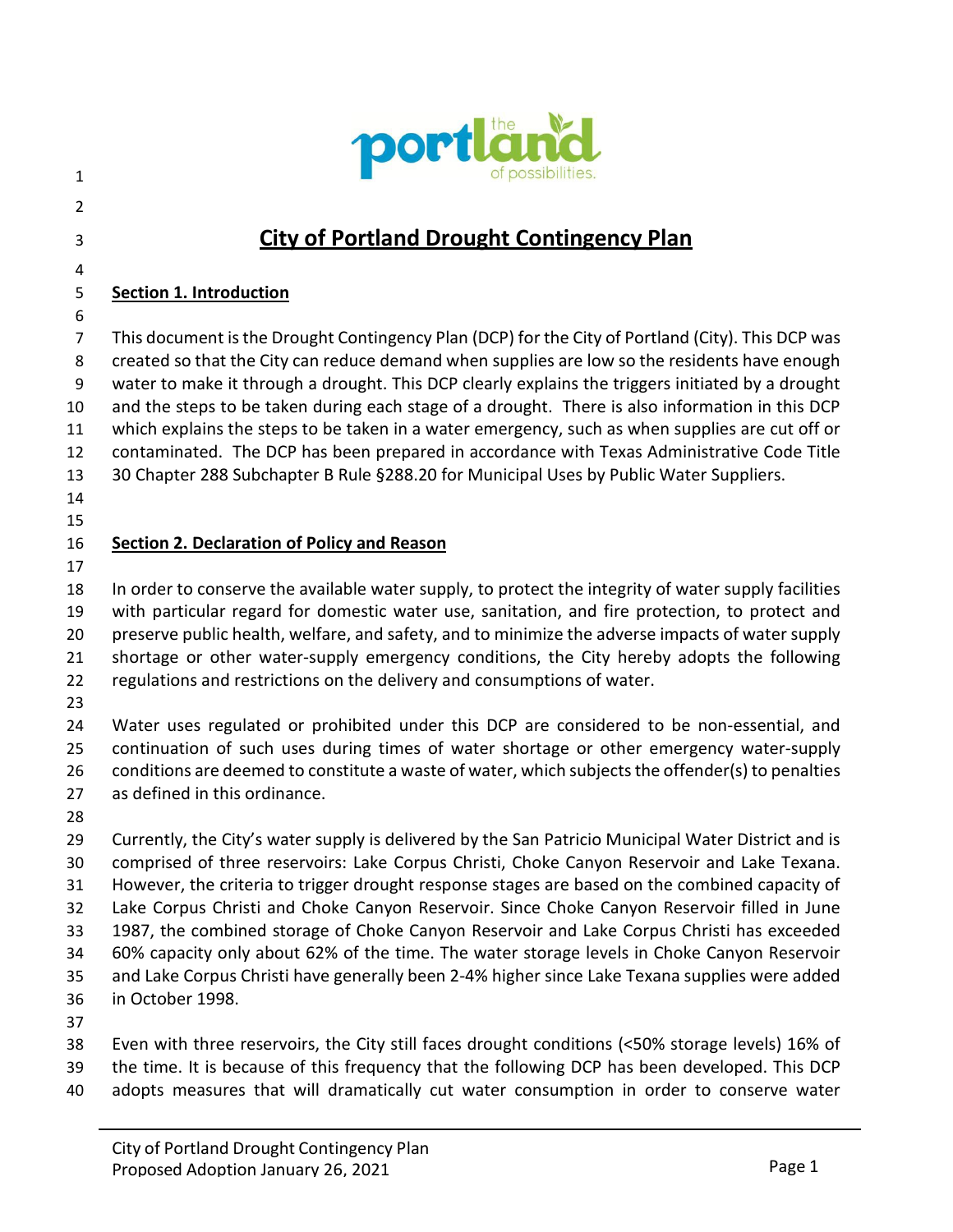supplies.

### **Section 3. Public Education**

 The City will periodically provide the public with information about the DCP, including information about the conditions under which each stage of the DCP is to be initiated or terminated, and the drought response measures to be implemented in each stage. This information will be provided by utility bill inserts, notices in the The News of San Patricio and/or *Corpus Christi Caller-Times*, and notice on the City's website [\(www.portlandtx.com\)](http://www.portlandtx.com/). Notification to the public about when drought stages go into effect or when restrictions are lifted is explained in more detail in Section 5.

#### **Section 4. Coordination with Regional Water Planning Groups**

 The service area of the City of Portland is located within the Coastal Bend Regional Water Planning Area (Region N) and the City has provided a copy of this DCP to Region N in care of the Nueces River Authority. The City of Portland shall review and update, as appropriate, the DCP at least every five years based on new or updated information, such as the adoption or revision of the regional water plan.

#### **Section 5. Drought Stages Response Notification**

 The City Manager, or designee, shall monitor water supply and/or demand conditions on a weekly basis and, in accordance with the triggering criteria set forth in Section 6 of this Chapter, shall determine that a mild, moderate, severe, critical, or emergency water shortage condition exists and shall implement the following notification procedures.

- 
- Notification of the Public:
- The City Manager, or designee, shall notify the public for every change in drought stage status by
- any or all of the following:
- City's website (www.portlandtx.com)
- Publication in The News of San Patricio and/or Corpus Christi Caller-Times
- 76 Notice on the monthly billing
- 77 Public Service Announcements
- Signs posted in public places
- 
- Additional Notification:
- The City Manager, or designee shall, at a minimum, notify directly, or cause to be notified directly,
- the following individuals and entities for every change in drought stage status:
- 83 Mayor and members of the City Council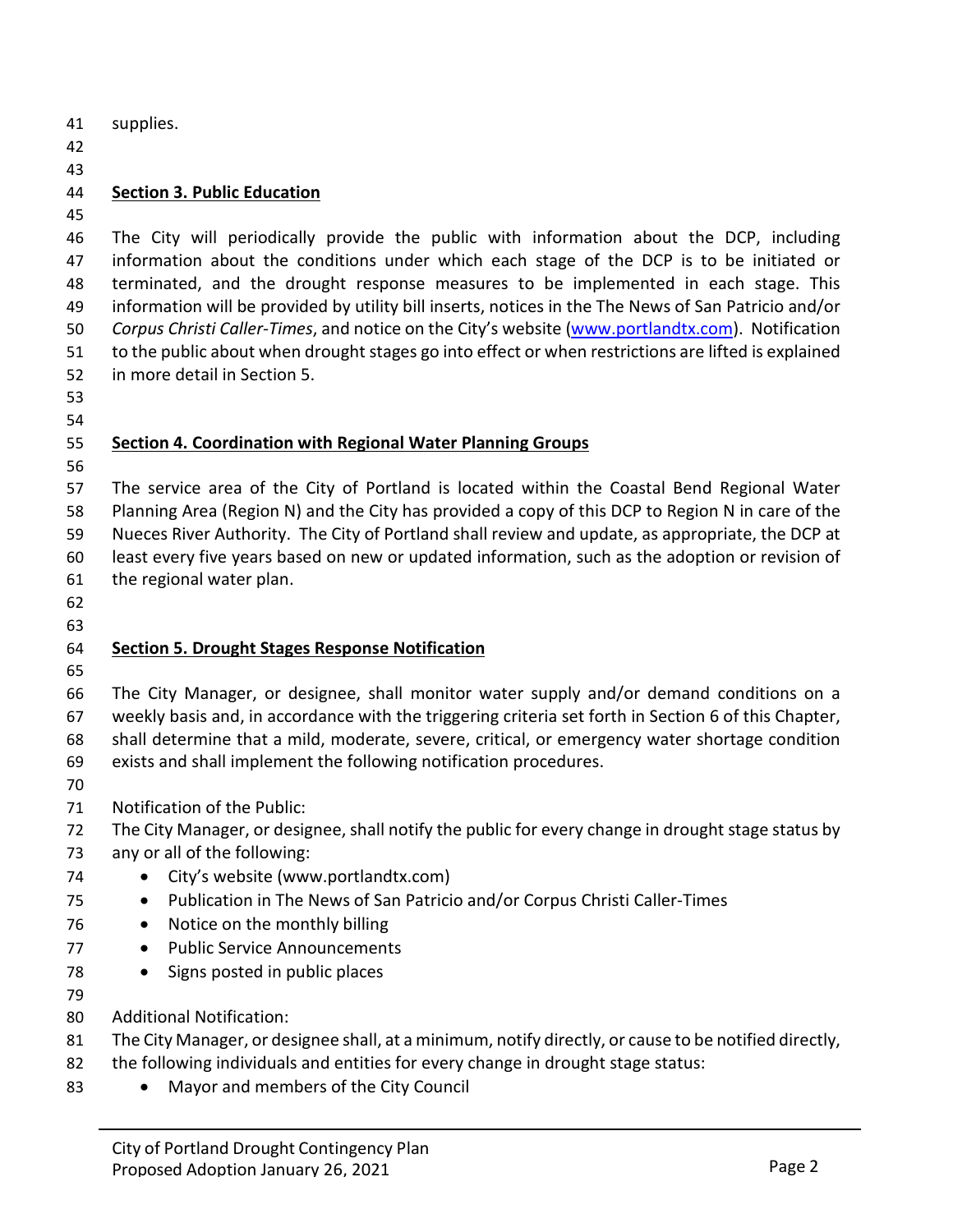| 84 | <b>Fire Chief</b><br>$\bullet$                                                                    |
|----|---------------------------------------------------------------------------------------------------|
| 85 | City and/or County Emergency Management Coordinator<br>$\bullet$                                  |
| 86 | County Judge and Commissioner(s)<br>$\bullet$                                                     |
| 87 | Major water users (such as industries)<br>$\bullet$                                               |
| 88 | Critical water users (such as hospitals)<br>$\bullet$                                             |
| 89 | Parks/street superintendents and public facilities managers<br>$\bullet$                          |
| 90 | Texas Commission on Environmental Quality (TCEQ) - note TCEQ executive director must<br>$\bullet$ |
| 91 | be informed within five (5) business days of mandatory water use restrictions being               |
| 92 | imposed                                                                                           |
| 93 |                                                                                                   |
| 94 |                                                                                                   |
| 95 | Section 6. Drought Best Management Practices Per Stage                                            |
| 96 |                                                                                                   |
| 97 | A summary of water use reduction targets for each drought stage response is presented in the      |

- 1 targets for each drought stage response is presented in the
- 98 following table. Further discussion on best management practices and implementation practices
- 99 associated with each stage of response is included below.
- 100

| <b>Drought Stage</b><br>Response | <b>CCR/LCC Combined</b><br><b>Reservoir Storage Level</b> | <b>Target Demand</b><br><b>Reduction Levels</b> |
|----------------------------------|-----------------------------------------------------------|-------------------------------------------------|
| Stage 1 - Mild                   | $<$ 40%                                                   | 10%                                             |
| Stage 2 - Moderate               | $30%$                                                     | 20%                                             |
| Stage 3 - Critical               | $<$ 20%                                                   | 30%                                             |
| Stage 4 - Emergency              | Not Applicable                                            | 50%                                             |

101

#### 102

106

109

113

### 103 **Sec. 23-120 – Definitions**

- 104
	- 105 For the purposes of this division, the following definitions shall apply:
	- 107 Aesthetic water use: water use for ornamental or decorative purposes such as 108 fountains, reflecting pools, and water gardens.
- 110 Commercial and institutional water use: water use which is integral to the operations 111 of commercial, non-profit establishments, and governmental entities such as retail 112 establishments, hotels and motels, restaurants, and office buildings.
- 114 Conservation: those practices, techniques, and technologies that reduce the 115 consumption of water, reduce loss or waste of water, improve the efficiency in the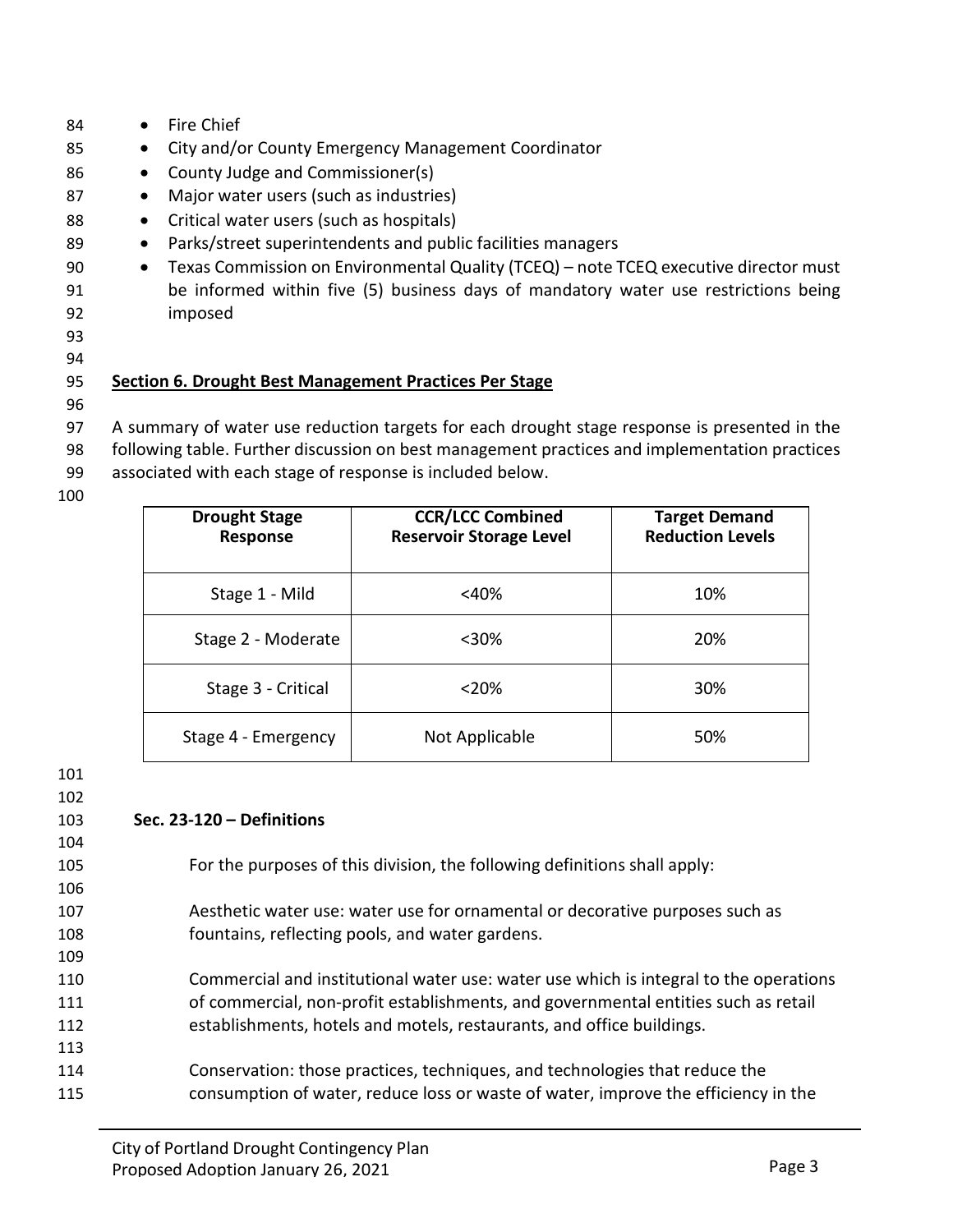| 117<br>118<br>Contract (end-user) water customers: a private entity that has a contract with the<br>119<br>City to receive raw or treated water supplies for its sole use (i.e. does not resell to<br>120<br>other users).<br>121<br>122<br>123<br>Portland and paying a retail water bill.<br>124<br>125<br>Domestic water use: water use for personal needs or for household or sanitary<br>126<br>purposes such as drinking, bathing, heating, cooking, sanitations, or for cleaning a<br>127<br>residence, business, industry, or institution.<br>128 | 116 | use of water, or increase the recycling and resuse of water so that a supply is    |
|-----------------------------------------------------------------------------------------------------------------------------------------------------------------------------------------------------------------------------------------------------------------------------------------------------------------------------------------------------------------------------------------------------------------------------------------------------------------------------------------------------------------------------------------------------------|-----|------------------------------------------------------------------------------------|
|                                                                                                                                                                                                                                                                                                                                                                                                                                                                                                                                                           |     | conserved and made available for future or alternative uses.                       |
|                                                                                                                                                                                                                                                                                                                                                                                                                                                                                                                                                           |     |                                                                                    |
|                                                                                                                                                                                                                                                                                                                                                                                                                                                                                                                                                           |     |                                                                                    |
|                                                                                                                                                                                                                                                                                                                                                                                                                                                                                                                                                           |     |                                                                                    |
|                                                                                                                                                                                                                                                                                                                                                                                                                                                                                                                                                           |     |                                                                                    |
|                                                                                                                                                                                                                                                                                                                                                                                                                                                                                                                                                           |     |                                                                                    |
|                                                                                                                                                                                                                                                                                                                                                                                                                                                                                                                                                           |     | Customer: any person, company, or organization using water supplied by the City of |
|                                                                                                                                                                                                                                                                                                                                                                                                                                                                                                                                                           |     |                                                                                    |
|                                                                                                                                                                                                                                                                                                                                                                                                                                                                                                                                                           |     |                                                                                    |
|                                                                                                                                                                                                                                                                                                                                                                                                                                                                                                                                                           |     |                                                                                    |
|                                                                                                                                                                                                                                                                                                                                                                                                                                                                                                                                                           |     |                                                                                    |
|                                                                                                                                                                                                                                                                                                                                                                                                                                                                                                                                                           |     |                                                                                    |
|                                                                                                                                                                                                                                                                                                                                                                                                                                                                                                                                                           | 129 |                                                                                    |
| Industrial water use: the use of water in processes designed to convert materials of<br>130                                                                                                                                                                                                                                                                                                                                                                                                                                                               |     |                                                                                    |
| lower value into forms having greater usability and use.<br>131                                                                                                                                                                                                                                                                                                                                                                                                                                                                                           |     |                                                                                    |
| 132                                                                                                                                                                                                                                                                                                                                                                                                                                                                                                                                                       |     |                                                                                    |
| Institutional water use: the use of water by an establishment dedicated to public<br>133                                                                                                                                                                                                                                                                                                                                                                                                                                                                  |     |                                                                                    |
| service, such as a school, university, church, hospital, nursing home, prison, or<br>134                                                                                                                                                                                                                                                                                                                                                                                                                                                                  |     |                                                                                    |
| government facility. All facilities dedicated to public service are considered<br>135                                                                                                                                                                                                                                                                                                                                                                                                                                                                     |     |                                                                                    |
| institutional regardless of ownership.<br>136                                                                                                                                                                                                                                                                                                                                                                                                                                                                                                             |     |                                                                                    |
| 137                                                                                                                                                                                                                                                                                                                                                                                                                                                                                                                                                       |     |                                                                                    |
| Landscape water use: water use for the irrigation and maintenance of landscaped<br>138                                                                                                                                                                                                                                                                                                                                                                                                                                                                    |     |                                                                                    |
| areas, whether publicly or privately owned, including residential and commercial<br>139                                                                                                                                                                                                                                                                                                                                                                                                                                                                   |     |                                                                                    |
| lawns, gardens, golf courses, parks, rights-of-way, and medians.<br>140                                                                                                                                                                                                                                                                                                                                                                                                                                                                                   |     |                                                                                    |
| 141                                                                                                                                                                                                                                                                                                                                                                                                                                                                                                                                                       |     |                                                                                    |
| Non-essential water use: water uses that are not essential or not required for the<br>142                                                                                                                                                                                                                                                                                                                                                                                                                                                                 |     |                                                                                    |
| protection of public, health, safety, and welfare, including:<br>143                                                                                                                                                                                                                                                                                                                                                                                                                                                                                      |     |                                                                                    |
| irrigation of landscape areas, including parks, athletic fields, and golf<br>144<br>$\bullet$                                                                                                                                                                                                                                                                                                                                                                                                                                                             |     |                                                                                    |
| courses, except as otherwise provided under this DCP;<br>145                                                                                                                                                                                                                                                                                                                                                                                                                                                                                              |     |                                                                                    |
| use of water to wash any motor vehicle, motorbike, boat, trailer, or other<br>146                                                                                                                                                                                                                                                                                                                                                                                                                                                                         |     |                                                                                    |
| vehicle;<br>147                                                                                                                                                                                                                                                                                                                                                                                                                                                                                                                                           |     |                                                                                    |
| use of water to wash down any impervious cover including sidewalks,<br>148<br>$\bullet$                                                                                                                                                                                                                                                                                                                                                                                                                                                                   |     |                                                                                    |
| walkways, driveways, parking lots, tennis courts, or other hard-surfaced<br>149                                                                                                                                                                                                                                                                                                                                                                                                                                                                           |     |                                                                                    |
| 150<br>areas;                                                                                                                                                                                                                                                                                                                                                                                                                                                                                                                                             |     |                                                                                    |
| flushing gutters or permitting water to run or accumulate in any gutter or<br>151<br>$\bullet$                                                                                                                                                                                                                                                                                                                                                                                                                                                            |     |                                                                                    |
| 152<br>street;                                                                                                                                                                                                                                                                                                                                                                                                                                                                                                                                            |     |                                                                                    |
| 153<br>$\bullet$                                                                                                                                                                                                                                                                                                                                                                                                                                                                                                                                          |     | use of water to fill, refill, or add to any indoor or outdoor swimming poos or     |
| 154<br>jacuzzi-type pools;                                                                                                                                                                                                                                                                                                                                                                                                                                                                                                                                |     |                                                                                    |
| use of water in an aesthetic feature including fountain or pond except<br>155                                                                                                                                                                                                                                                                                                                                                                                                                                                                             |     |                                                                                    |
| where necessary to support aquatic life;<br>156                                                                                                                                                                                                                                                                                                                                                                                                                                                                                                           |     |                                                                                    |
| failure to repair a controllable leak(s) within a reasonable period after<br>157<br>$\bullet$                                                                                                                                                                                                                                                                                                                                                                                                                                                             |     |                                                                                    |
| having been given notice directing the repair of such leak; and<br>158                                                                                                                                                                                                                                                                                                                                                                                                                                                                                    |     |                                                                                    |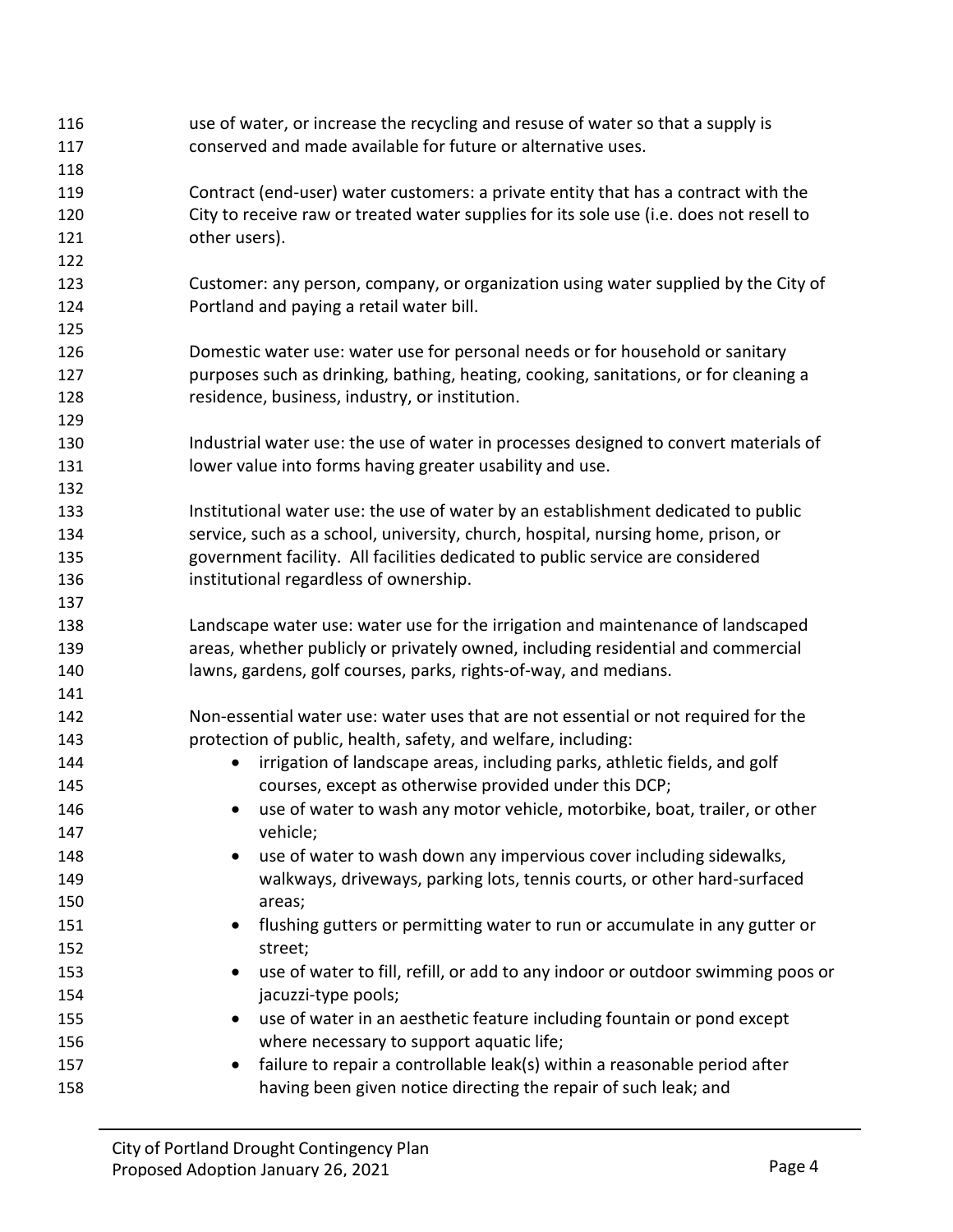other than fire fighting or flushing needed to maintain chlorination levels **and protect public health.**  Reservoir Capacity: the combined reservoir storage levels of Choke Canyon Reservoir and Lake Corpus Christi, as measured in percentage of the full combined volume. **Sec. 23-121. - Prohibition and regulation of uses.** For the purposes of this division, the following provisions shall apply: (1) No person shall knowingly, recklessly, or with criminal negligence, make, cause, use or permit the use of water from the city system for residential, commercial, industrial, agricultural, governmental, or any other purpose in a manner contrary to any provision of this section, or in an amount in excess of that use permitted by the conservation stage in effect pursuant 175 to action taken by the city manager, or his designee, in accordance with the provisions of this section. The provisions of this section shall apply to **177** all uses of water from the city water supply system wherever situated. As used in this division, "person" includes individuals, corporations, partnerships, associations, and all other legal entities. (2) The city manager shall promulgate guidelines which shall set forth the criteria for determining when a particular conservation stage is to be implemented and terminated. Such guidelines shall be updated when, in the opinion of the city manager, the conditions of the water system have changed so as to necessitate such update, such guidelines to be published and filed in the office of the city. (3) The use or withdrawal of water from the water supply system of the city for the following purposes or uses is hereby regulated during any period of water shortage commencing with the promulgation of water conservation guidelines and implementation of same by the City Manager and continuing until such water conservation measures are no longer deemed necessary by the city manager in accordance with such guidelines: a. Stage 1 Response – MILD Water Shortage Conditions - Target: Achieve a 10% reduction in daily water demand with the following water use restrictions: 199 1. Best Management Practices for Supply Management: The City will do **the following during Stage 1:**  a. Use more repair crews if necessary to allow for a quicker response time for water-line leak repair; and

• use of water from hydrants for construction purposes or any other purposes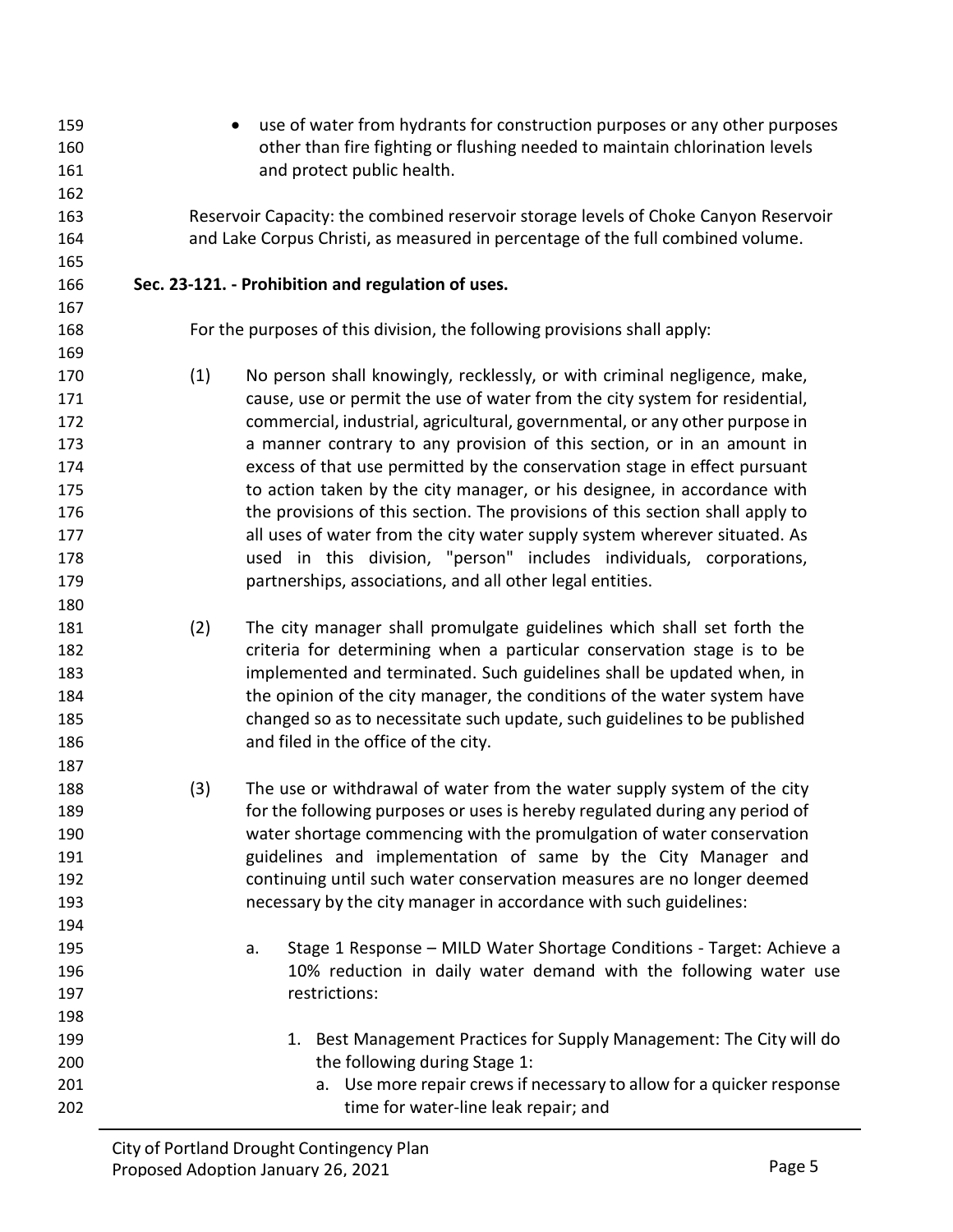- b. City crews will monitor customers' compliance with Stage 1 restrictions during the course of their daily rounds.
- 2. The following water use restrictions shall apply to all persons during Stage 1:
- a. Irrigation of landscaped areas with hose-end sprinklers or automatic irrigation systems shall be limited to once per week. The watering schedule will be determined by the City Manager. However, irrigation of landscaped areas is permitted on any day if **it is by means of a hand-held hose (with positive shutoff nozzle), a**  faucet filled bucket or watering can of five (5) gallons or less, or drip irrigation system. Exceptions for this restriction may be permitted, upon review and approval by the Water Allocation and Review Committee, for the following uses: new plantings (for up to 60 days), vegetable gardens, athletic playing fields, and botanical gardens. In addition, this restriction does not apply to customers irrigating with well water or an aerobic septic system. Customers irrigating with well water or an aerobic septic system must apply for a permit from the City Water Department to be prominently posted on the premises within two (2) feet of the street number located on the premises.
- b. Use of water to wash any motor vehicle, motorbike, boat, trailer, airplane or other vehicle is prohibited except on designated watering days. Such washing, when allowed, shall be done with a hand-held bucket or a hand-held hose equipped with a positive shutoff nozzle for quick rinses. Vehicle washing may be done at any time on the immediate premises of a commercial car wash or commercial service station. Further, such washing may be exempted from these regulations upon review of the Water Allocation and Review Committee if the health, safety, and welfare of the public is contingent upon frequent vehicle cleansing, such as garbage trucks and vehicles used to transport food and perishables.
- c. Use of water to fill, refill, or add to any indoor or outdoor swimming pools, wading pools, or Jacuzzi-type pools is prohibited except on designated watering days.

 d. Operation of any ornamental fountain or pond for aesthetic or scenic purposes is prohibited except where necessary to support **aguatic life.** 

 e. Use of water from hydrants shall be limited to fire fighting, related activities, or other activities necessary to maintain public health, safety, and welfare, except that use of water from designated fire hydrants for construction purposes may be allowed under special permit from the City of Portland.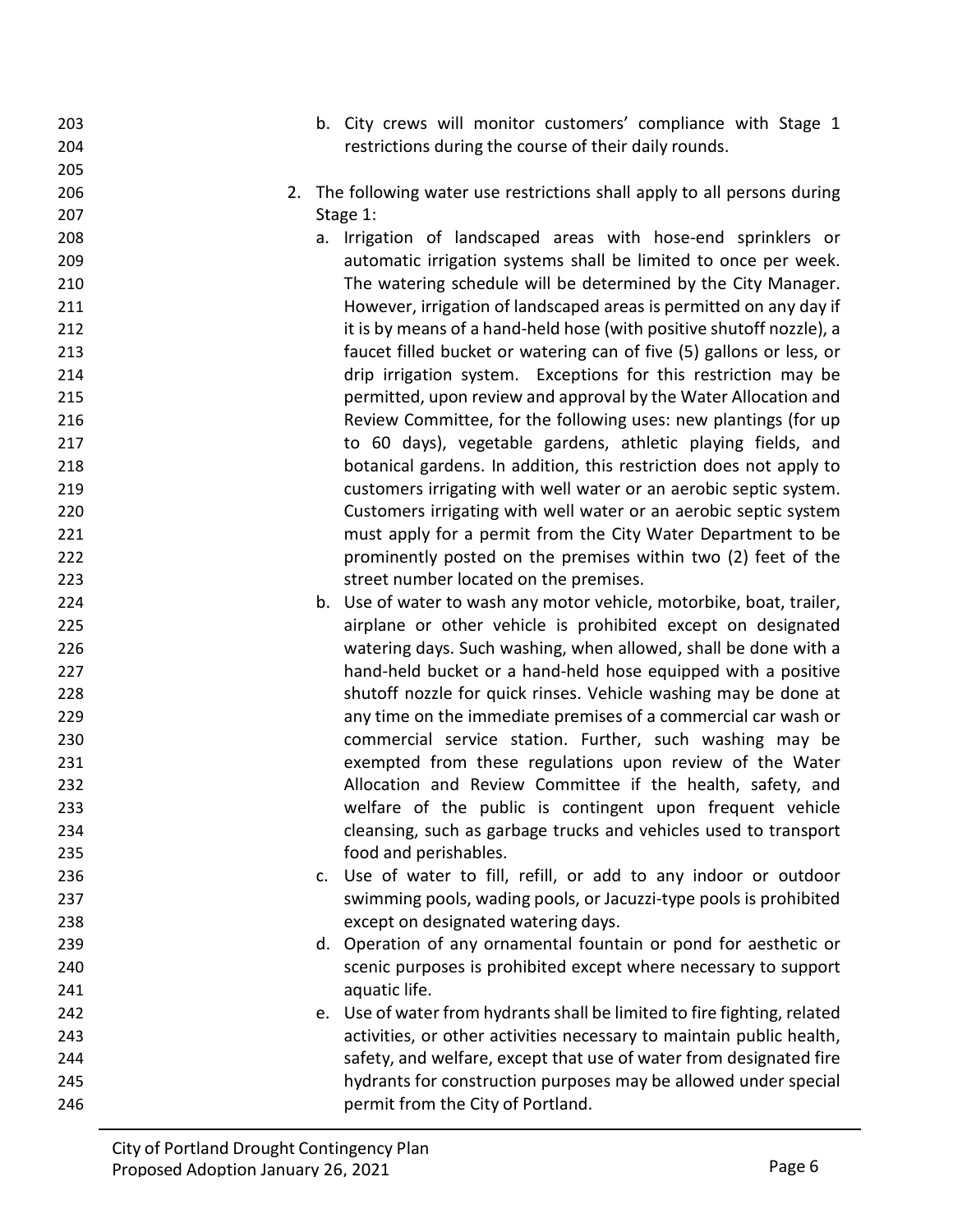| 247 |    | f.                      | Use of water for the irrigation of golf course greens, tees, and       |
|-----|----|-------------------------|------------------------------------------------------------------------|
| 248 |    |                         | fairways is prohibited except on designated watering days.             |
| 249 |    |                         | However, if the golf course utilizes a water source other than that    |
| 250 |    |                         | provided through City of Portland infrastructure, the facility shall   |
| 251 |    |                         | not be subject to these regulations.                                   |
| 252 |    |                         | g. The use of water to maintain integrity of building foundations is   |
| 253 |    |                         | limited to designated watering days and is only permitted by use       |
| 254 |    |                         | of hand-held hose or drip irrigation.                                  |
| 255 |    |                         | h. The following uses of water are defined as non-essential and are    |
| 256 |    | prohibited:             |                                                                        |
| 257 |    | i.                      | Wash-down of any sidewalks, walkways, driveways,                       |
| 258 |    |                         | parking lots, tennis courts, or other hard-surfaced areas,             |
| 259 |    |                         | except by a commercial power- washing contractor and if                |
| 260 |    |                         | it is in the interest of public health and safety.                     |
| 261 |    | ii.                     | Use of water to wash down buildings or structures for                  |
| 262 |    |                         | purposes other than immediate fire protection;                         |
| 263 |    | iii.                    | Use of water for dust control without special permit.                  |
| 264 |    |                         |                                                                        |
| 265 | b. |                         | Stage 2 Response - MODERATE Water Shortage Conditions - Target:        |
| 266 |    |                         | Achieve a 20% reduction in total daily water demand with the following |
| 267 |    | water use restrictions: |                                                                        |
| 268 |    |                         |                                                                        |
| 269 |    |                         | 1. Best Management Practices for Supply Management: In addition to     |
| 270 |    |                         | the best management practices for supply management listed under       |
| 271 |    |                         | Stage 1, the City will also do the following:                          |
| 272 |    |                         | a. Eliminate the flushing of water mains unless required for           |
| 273 |    |                         | decontamination and/or public safety; and                              |
| 274 |    |                         | b. Monitor customers for compliance and notify violators verbally or   |
| 275 |    |                         | in writing as the situation dictates.                                  |
| 276 |    |                         |                                                                        |
| 277 |    |                         |                                                                        |
|     |    |                         | 2. Water Use Restrictions for Demand Reduction: All requirements of    |
| 278 |    |                         | Stage 1 shall remain in effect during Stage 2 except:                  |
| 279 |    |                         | a. Irrigation of landscaped areas shall be limited to once every other |
| 280 |    |                         | week. The watering schedule will be determined by the City             |
| 281 |    |                         | Manager or designee. Customers will be made aware of their             |
| 282 |    |                         | designated watering day. However, irrigation of landscaped areas       |
| 283 |    |                         | is permitted on any day if it is by means of a hand-held hose (with    |
| 284 |    |                         | positive shutoff nozzle), a faucet filled bucket or watering can of    |
| 285 |    |                         | five (5) gallons or less, or drip irrigation system with a positive    |
| 286 |    |                         | shutoff device. Exceptions for this restriction may be permitted,      |
| 287 |    |                         | upon review and approval by the Water Allocation and Review            |
| 288 |    |                         | Committee, for the following uses: new plantings (for up to 60         |
| 289 |    |                         | days), vegetable gardens, athletic playing fields, and botanical       |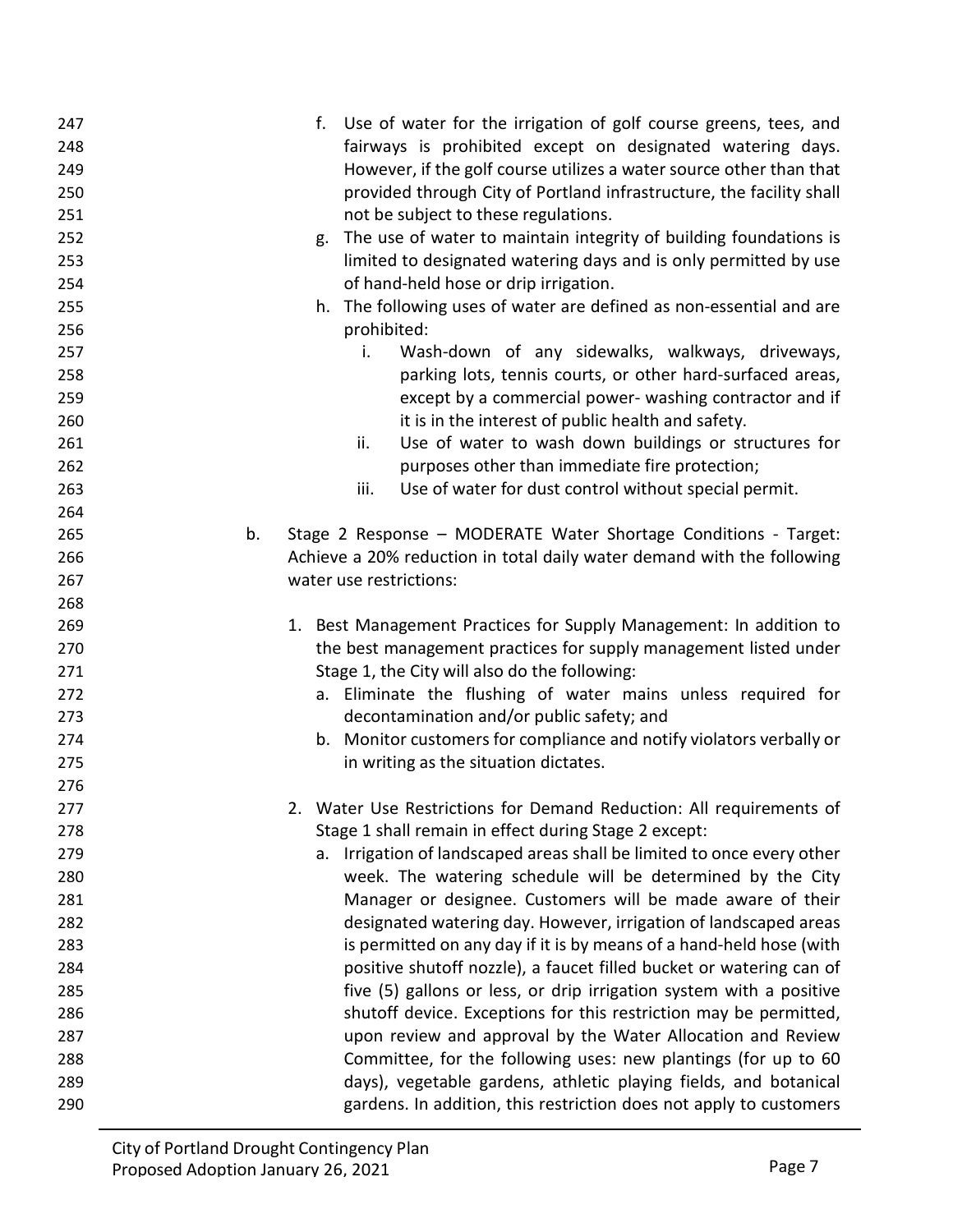| 291 | irrigating with well water or an aerobic septic system. Customers             |
|-----|-------------------------------------------------------------------------------|
| 292 | irrigating with well water or an aerobic septic system shall still            |
| 293 | apply for a permit from the City Water Department to be                       |
| 294 | prominently posted on the premises within two (2) feet of the                 |
| 295 | street number located on the premises.                                        |
| 296 | b. The watering of golf course fairways with potable water is                 |
| 297 | prohibited. The watering of greens and tees are limited to once               |
| 298 | every other week unless the golf course utilizes a water source               |
| 299 | other than that provided through City of Portland Water                       |
| 300 | Department infrastructure or done by means of hand-held hoses,                |
| 301 | hand-held buckets, or drip irrigation.                                        |
| 302 | c. During Stage 2, the following measures are optional water use              |
| 303 | restrictions that may be implemented by the City Manager, with                |
| 304 | approval of the City Council, as conditions warrant:                          |
| 305 | A drought surcharge of up to and including 100% of the<br>i.                  |
| 306 | current water rate may be added to the customers' bill to                     |
| 307 | deter discretionary water use.                                                |
| 308 |                                                                               |
| 309 | Stage 3 Response - CRITICAL Water Shortage Conditions - Target: Achieve<br>c. |
| 310 | a 30% or greater reduction in daily water demand with the following           |
| 311 | water use restrictions:                                                       |
| 312 |                                                                               |
| 313 | 1. Best Management Practices for Supply Management: In addition to            |
| 314 | the best management practices for supply management listed under              |
| 315 | Stage 2, the City will also do the following:                                 |
| 316 | a. Upon written notice, disconnect the water meters of willful                |
| 317 | violators if absolutely necessary to prevent the deliberate wasting           |
| 318 | of water.                                                                     |
| 319 |                                                                               |
| 320 | 2. Water Use Restrictions for Demand Reduction: All requirements of           |
| 321 | Stage 1 and Stage 2 shall remain in effect during Stage 3 except:             |
| 322 | Irrigation of landscaped areas shall be prohibited at all times.<br>а.        |
| 323 | b. Use of water to wash any motor vehicle, motorbike, boat, trailer,          |
| 324 | airplane or other vehicle not occurring on the premises of a                  |
| 325 | commercial car wash and not in the immediate interest of public               |
| 326 | health, safety, and welfare is prohibited.                                    |
| 327 | The filling, refilling, or adding of water to swimming pools, wading<br>C.    |
| 328 | pools, and jacuzzi-type pools, and water parks (unless utilizing              |
| 329 | water from a non-city alternative source) is prohibited.                      |
| 330 | d. The use of water to maintain the integrity of a building foundation        |
| 331 | is still permitted on the designated Stage 2 watering day and shall           |
| 332 | be done by hand or drip irrigation method.                                    |
| 333 | e. During Stage 3, the following measures are optional water use              |
| 334 | restrictions that may be implemented by the City Manager, with                |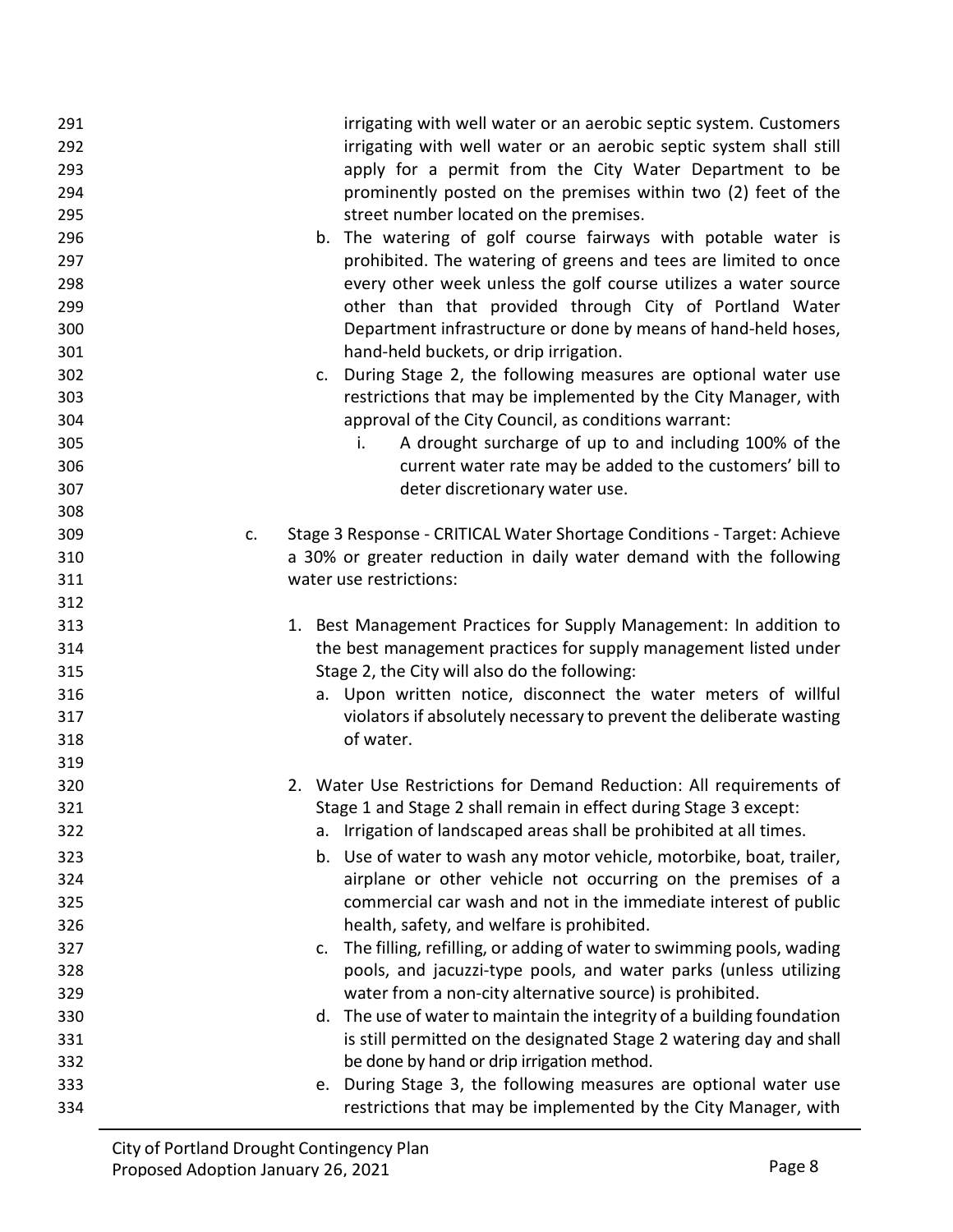| 335 |     | approval of the City Council, as conditions warrant:                             |
|-----|-----|----------------------------------------------------------------------------------|
| 336 |     | No application for new, additional, expanded, or<br>i.                           |
| 337 |     | increased- in-size water service connections, meters,                            |
| 338 |     | service lines, pipeline extensions, mains, or water service                      |
| 339 |     | facilities of any kind shall be approved, and time limits for                    |
| 340 |     | approval of such applications are hereby suspended for                           |
| 341 |     | such time as this drought response stage shall be in effect.                     |
| 342 |     | A drought surcharge of up to and including 100% of the<br>ii.                    |
| 343 |     | current water rate may be added to the customers' bill to                        |
| 344 |     | deter discretionary water use.                                                   |
| 345 |     |                                                                                  |
| 346 |     | Stage 4 Response - EMERGENCY Water Shortage Conditions - Target:<br>d.           |
| 347 |     | Achieve a 50% or greater reduction in daily water demand with the                |
| 348 |     | following water use restrictions:                                                |
| 349 |     | 1. Best Management Practices for Supply Management: In addition to               |
| 350 |     | the best management practices for supply management listed under                 |
| 351 |     | Stage 3, the City will also call the ten largest water customers, and if         |
| 352 |     | necessary, use runners in key areas to begin spreading the message of            |
| 353 |     | a major outage.                                                                  |
| 354 |     |                                                                                  |
| 355 |     | 2. Water Use Restrictions for Demand Reduction: All requirements of              |
| 356 |     | Stage 1, 2, and 3 shall remain in effect during Stage 4 except:                  |
| 357 |     | a. Irrigation of landscaped areas is absolutely prohibited.                      |
| 358 |     | b. Use of water to wash any motor vehicle, motorbike, boat, trailer,             |
| 359 |     | airplane or other vehicle is absolutely prohibited.                              |
| 360 |     | c. Business process water shall be reduced to a basic amount                     |
| 361 |     | necessary only for the continuance of a business's workday or                    |
| 362 |     | product production or protection. Associated uses such as                        |
| 363 |     | equipment washing shall be deferred.                                             |
| 364 |     |                                                                                  |
| 365 | (4) | The following measures are year-round water conservation best management         |
| 366 |     | practices that are in effect at all times, regardless of the reservoir levels or |
| 367 |     | drought contingency levels.                                                      |
| 368 |     | Prohibition on wasting water: Actions leading to wasting of water are<br>a.      |
| 369 |     | prohibited and will be enforced. No person shall:                                |
| 370 |     | 1. Allow water to run off property into gutters or streets.                      |
| 371 |     |                                                                                  |
| 372 |     | 2. Permit or maintain defective plumbing in a home, business                     |
| 373 |     | establishment or any location where water is used on the premises.               |
| 374 |     | Defective plumbing includes out-of-repair water closets, underground             |
| 375 |     | leaks, defective or leaking faucets and taps.                                    |
|     |     |                                                                                  |
| 376 |     | 3. Allow water to flow constantly through a tap, hydrant, valve, or              |
| 377 |     | otherwise by any use of water connected to the City water system.                |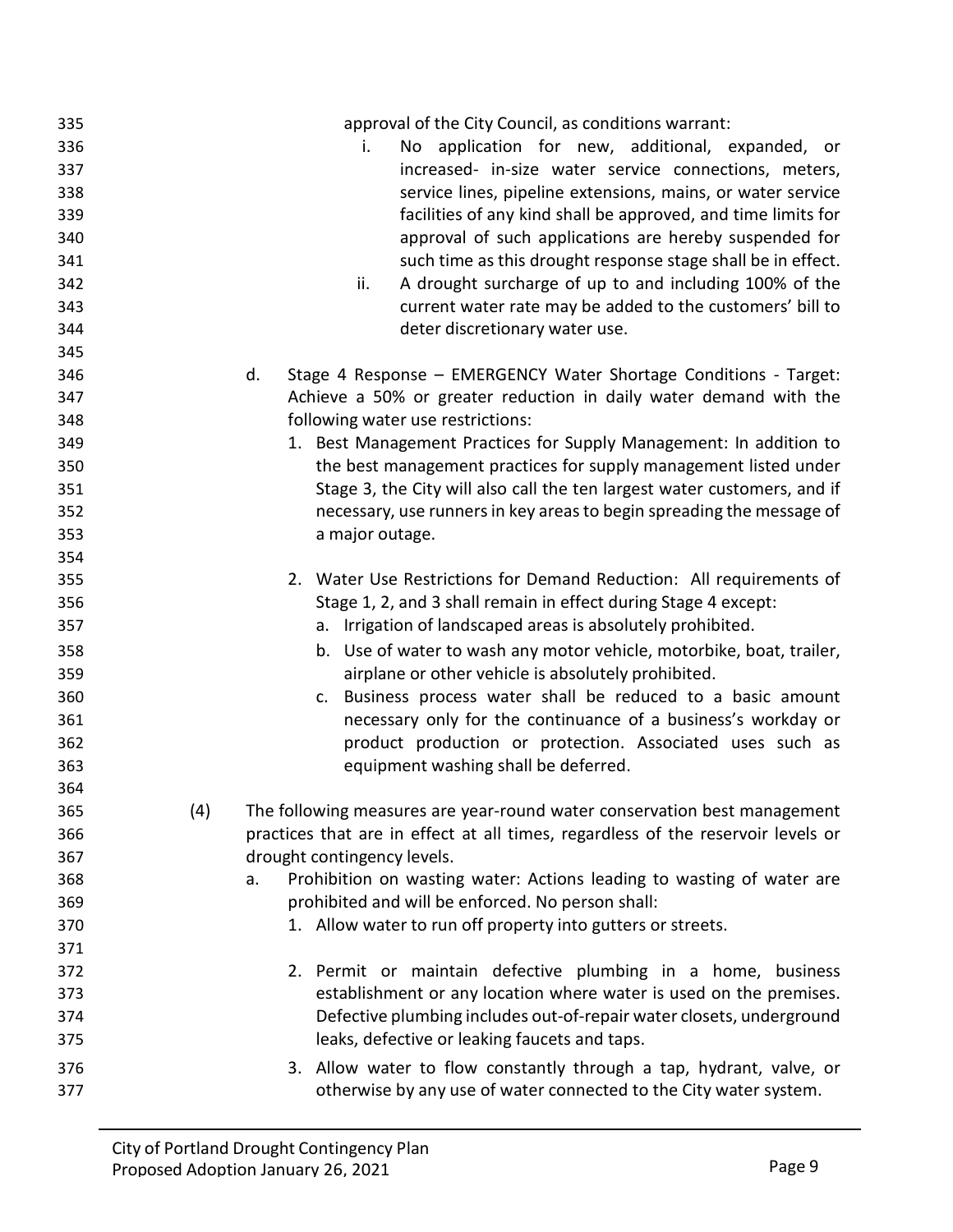| 378 |     |    |                                                                                   |
|-----|-----|----|-----------------------------------------------------------------------------------|
| 379 |     |    | 4. Use any non-recycling decorative water fountain.                               |
| 380 |     |    |                                                                                   |
| 381 |     |    | 5. Allow irrigation heads or sprinklers to spray directly on paved surfaces       |
| 382 |     |    | such as driveways, parking lots, and sidewalks in public right-of-ways.           |
| 383 |     |    |                                                                                   |
| 384 |     |    | 6. Operate an irrigation system at water pressure higher than                     |
| 385 |     |    | recommended, causing heads to mist, or to operate with broken                     |
| 386 |     |    | heads.                                                                            |
| 387 |     |    |                                                                                   |
| 388 |     | b. | Time of Irrigation: Irrigation by spray or sprinklers is prohibited between       |
| 389 |     |    | the hours of 10:00 AM and 6:00 PM. It is still permissible to water by hand       |
| 390 |     |    | or by drip irrigation at any time of day, unless the City enters Stage 3          |
| 391 |     |    | Drought.                                                                          |
| 392 |     |    |                                                                                   |
| 393 |     |    | Sec. 23-122. - Allocation and review committee.                                   |
| 394 |     |    |                                                                                   |
| 395 | (a) |    | The allocation and review committee shall be composed of five (5) members         |
| 396 |     |    | appointed to indefinite terms by the city council and serving at its pleasure.    |
| 397 |     |    | The city council shall appoint one (1) of the members to be chairman.             |
| 398 |     |    |                                                                                   |
| 399 |     |    | (1) The committee shall consider requests of water users for special              |
| 400 |     |    | consideration to be given as to their respective particular circumstances and     |
| 401 |     |    | the committee shall hear and decide such requests and is hereby authorized        |
| 402 |     |    | to, in special cases, grant such variance from the terms of this division as will |
| 403 |     |    | not be contrary to the public interest, where, owing to special conditions, a     |
| 404 |     |    | literal enforcement of the provisions of this division will result in unnecessary |
| 405 |     |    | hardship, and so that the spirit of this division shall be observed and           |
| 406 |     |    | substantial justice done. Should a permit for special exception be granted by     |
| 407 |     |    | such committee, it shall be in effect from the time of granting; provided, that   |
| 408 |     |    | the permit is prominently posted on the premises within two (2) feet of the       |
| 409 |     |    | street number located on the premises. Should protest be received after the       |
| 410 |     |    | granting of any such special permit, the committee shall reconsider the           |
| 411 |     |    | revocation of such permit and shall consider the granting of such permit at a     |
| 412 |     |    | public hearing, notice of which shall have been given at least one (1) day prior  |
| 413 |     |    | to the holding of such hearing. After the conclusion of such hearing, the         |
| 414 |     |    | committee shall take such action, by way of revocation of such permit, or         |
| 415 |     |    | refusal to revoke the same, or modification of such permit, as the committee      |
| 416 |     |    | may deem proper under the circumstances.                                          |
| 417 |     |    |                                                                                   |
| 418 |     |    | Sec. 23-123. - Violations, penalty and enforcement.                               |
| 419 |     |    |                                                                                   |
| 420 | (a) |    | Any person violating any provision of this division shall be deemed guilty of a   |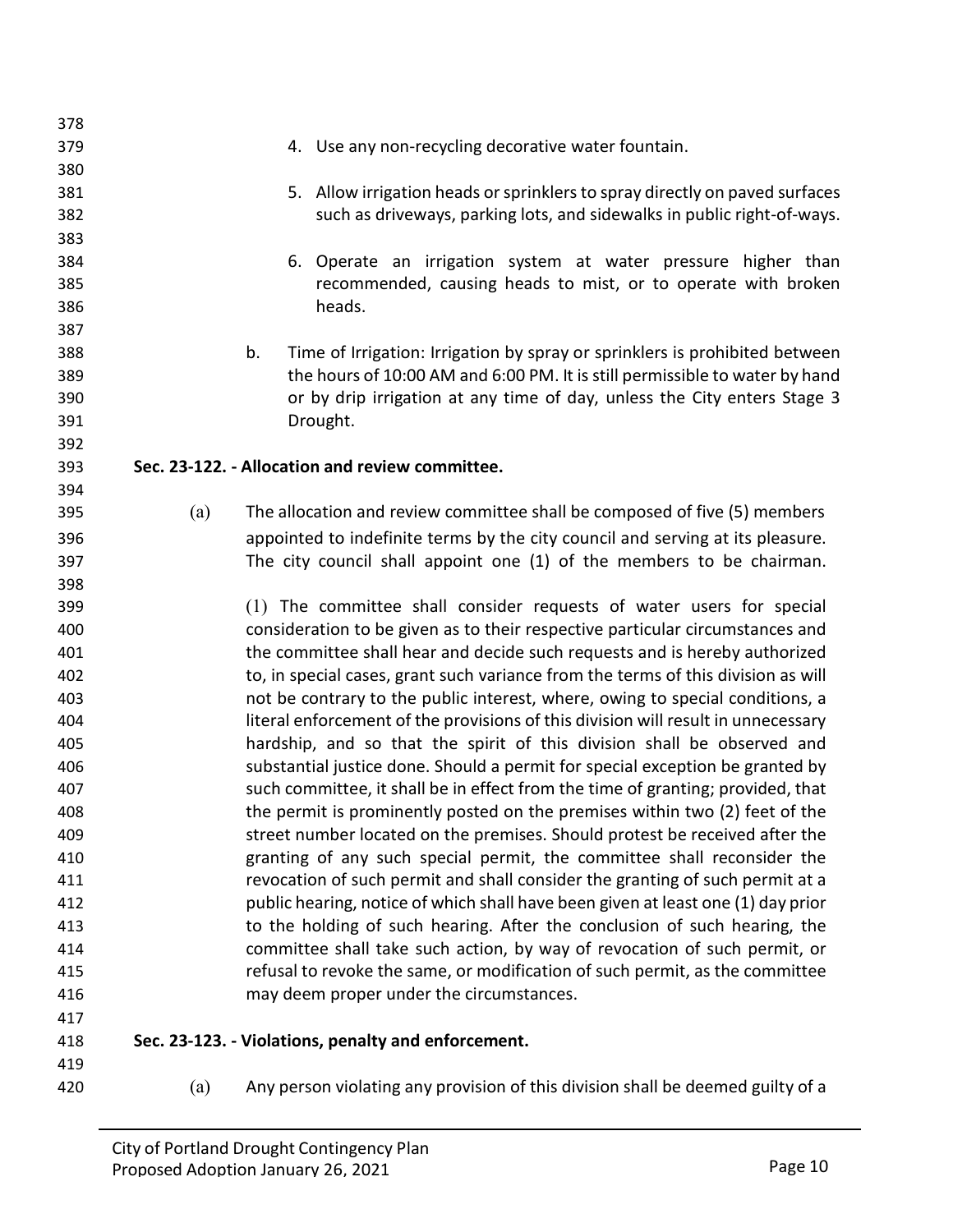misdemeanor and, upon conviction, shall be punished by a fine as provided in article IV of this chapter. The commission of a violation of each provision, and each separate violation thereof, shall be deemed a separate offense, and upon conviction thereofshall be fined as hereinabove provided. If any person or a second person in the same household or premises is found guilty of a second violation of this article, the director of public works shall be authorized to discontinue waterservice to the premises where such violation occurs.

- (b) Any police officer, or other city employee designated by the city manager, may issue a citation to a person he reasonably believes to be in violation of this division. The citation shall be prepared in duplicate and shall contain the name and address of alleged violator, if known, and the offense charged, and shall direct him to appear in the city's municipal court no sooner than ten (10) days and no later than twenty-one (21) days of service of the citation. The alleged violator shall be requested to sign the citation and shall be served with a copy of the citation. Service of the citation shall be complete upon the attempt to give it to the alleged violator, to an agent or employee of a violator, or to a person over fourteen (14) years of age who is a member of the violator's immediate family or is a resident at the violator'sresidence. The alleged violator shall appear in municipal court to make his plea no sooner than ten (10) days and no later than twenty-one (21) days of service of the citation, and failure to so appear shall be a violation of this division. A police officer may arrest for any offense under this division where permitted by state arrest law. Such cases shall be expedited and given preferential setting in municipal court before all other cases.
- (c) A person in apparent control of the property where the violation occurs or originates shall be presumed to be the violator, and proof of facts showing apparent control by such person of the premises and proof that the violation occurred on the premises shall constitute prima facie evidence that such person committed the violation, but such person shall have the right to show that he did not commit the violation. Any person whose name is on file with the utilities department as the customer on the water account for the property where the violation occurs or originates shall be presumed to be the violator, and proof that the violation occurred on such premises shall constitute prima facie evidence that the customer committed the violation, but such customer shall have the right to show that he did not commit the violation. Parents shall be presumed to be responsible for violations of their minor children, and proof that a child committed a violation on property within the parent's control shall constitute prima facie evidence that such parent committed the violation, but such parent may be excused if he proves that he previously directed the child not to use the water as it was used in the violation and that the parent could not have reasonably known of the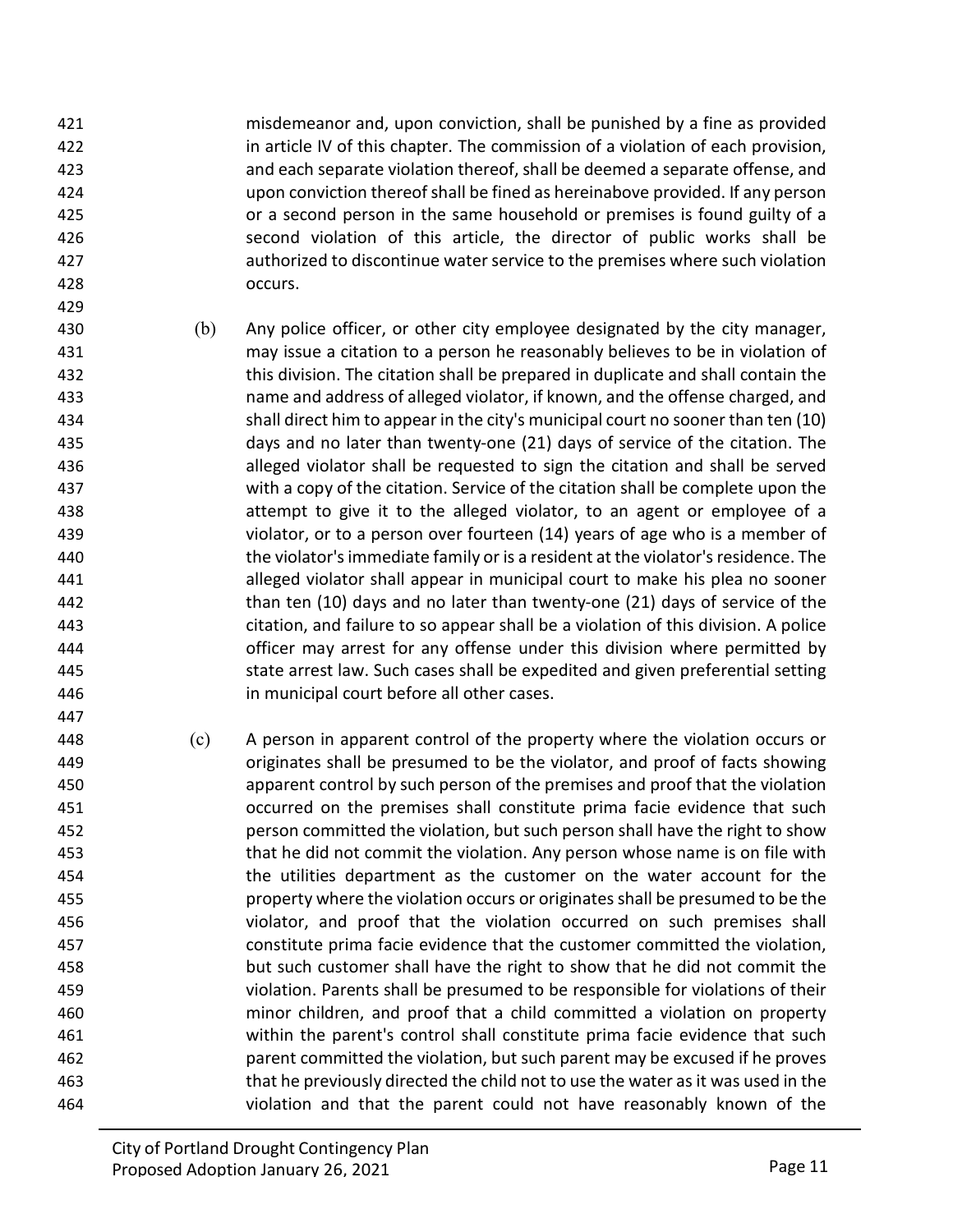| 465<br>466 |     |         | violation.                                                                                                                                 |
|------------|-----|---------|--------------------------------------------------------------------------------------------------------------------------------------------|
| 467        |     |         | Sec. 23-124. - Surcharges for Drought Stages 2, 3, and 4 and Service Measures                                                              |
| 468        |     |         |                                                                                                                                            |
| 469        | (a) | General |                                                                                                                                            |
| 470        |     |         |                                                                                                                                            |
| 471        |     | 1.      | The surcharges established herein are solely intended to regulate                                                                          |
| 472        |     |         | and deter the use of water during a period of serious drought in order                                                                     |
| 473        |     |         | to achieve necessary water conservation. The City Council expressly                                                                        |
| 474        |     |         | finds that the drought poses a serious and immediate threat to the                                                                         |
| 475        |     |         | public and economic health and general welfare of this community,                                                                          |
| 476        |     |         | and that the surcharges and other measures adopted herein are                                                                              |
| 477        |     |         | essential to protect said public health and welfare.                                                                                       |
| 478        |     | 2.      | This section, and the surcharges and measures adopted herein are                                                                           |
| 479        |     |         | an exercise of the City's regulatory and police power, and the                                                                             |
| 480        |     |         | surcharges and connection fees are conservation rates intended to                                                                          |
| 481        |     |         | meet fixed costs as a result of lost revenue.                                                                                              |
| 482        |     | 3.      | The City Manager or designee is authorized to determine trigger                                                                            |
| 483        |     |         | points and surcharges during Stages 2, 3, and 4 Emergency Water                                                                            |
| 484        |     |         | Shortage conditions.                                                                                                                       |
| 485        |     | 4.      | In this section, institutional customer means city utility customer                                                                        |
| 486        |     |         | which operates as a not-for-profit entity.                                                                                                 |
| 487        |     | 5.      | A customer may appeal an allocation or drought surcharge                                                                                   |
| 488        |     |         | triggering point established under this Section to the Water                                                                               |
| 489        |     |         | Allocation and Review Committee on grounds of unnecessary                                                                                  |
| 490        |     |         | hardship.                                                                                                                                  |
| 491        |     |         |                                                                                                                                            |
| 492        | (b) |         | Residential water customers, who are not billed through a master water meter.                                                              |
| 493        |     |         |                                                                                                                                            |
| 494        |     | 1.      | A monthly water usage trigger point shall be 3,000 gallons for                                                                             |
| 495        |     |         | residential customers. This trigger point is the maximum amount of                                                                         |
| 496        |     |         | water that a customer can use in a month before being charged a                                                                            |
| 497        |     |         | drought rate surcharge.                                                                                                                    |
| 498        |     | 2.      | The drought surcharge can be up to and including 100% of the most                                                                          |
| 499        |     |         | current water rate.                                                                                                                        |
| 500        |     |         | Residential customers who are billed from a master water meter.                                                                            |
| 501        | (c) |         |                                                                                                                                            |
| 502        |     | 1.      |                                                                                                                                            |
| 503<br>504 |     |         | A monthly water usage trigger point shall be 3,000 gallons for each<br>residential unit. This trigger point is the maximum amount of water |
| 505        |     |         | that a customer can use in a month before being charged a drought                                                                          |
| 506        |     |         | rate surcharge.                                                                                                                            |
| 507        |     | 2.      | The drought surcharge can be up to and including 100% of the most                                                                          |
|            |     |         |                                                                                                                                            |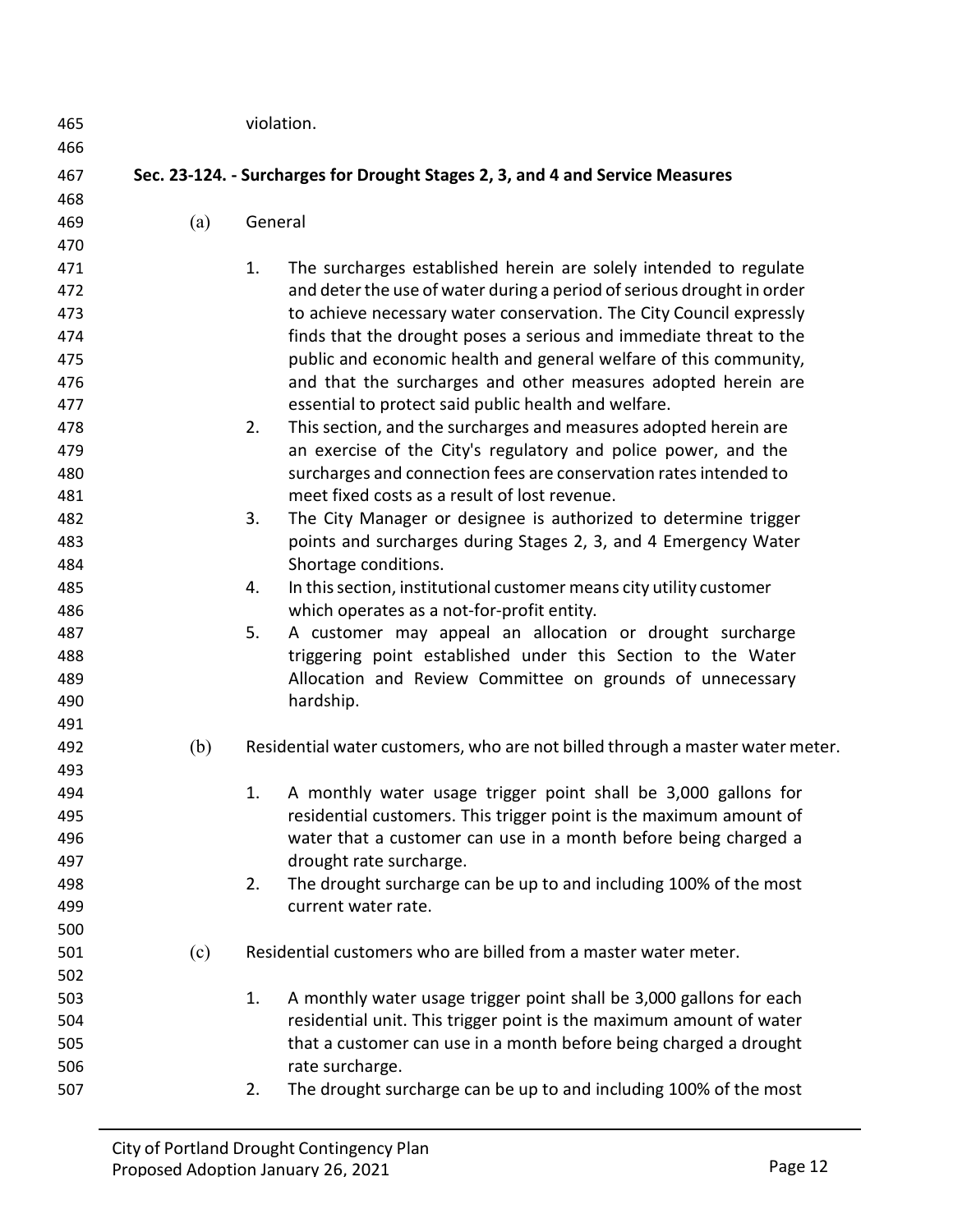| 508        |     | current water rate.                                                          |
|------------|-----|------------------------------------------------------------------------------|
| 509<br>510 | (d) | Commercial or institutional customer                                         |
|            |     |                                                                              |
| 511        |     | A monthly water usage allocation shall be established by the City<br>1.      |
| 512        |     | Manager or designee for each commercial or institutional customer.           |
| 513        |     | 2.<br>Method of establishing allocation:                                     |
| 514        |     | a. During Stage 3, the commercial or institutional customer's                |
| 515        |     | allocation shall be 90 percent of the customer's usage for the               |
| 516        |     | corresponding month's billing period during the previous 12                  |
| 517        |     | months prior to the implementation of Stage 1 condition.                     |
| 518        |     | b. If the customer's billing history is shorter than 12 months, the          |
| 519        |     | monthly average for the period for which there is a record shall             |
| 520        |     | be used for any monthly period for which no history exists.                  |
| 521        |     | Provided, however, a customer, 90 percent of whose monthly<br>C <sub>1</sub> |
| 522        |     | usage is less than 6,000 gallons, shall be allocated 6,000                   |
| 523        |     | gallons.                                                                     |
| 524        |     | d. The City Manager shall give best effort to see that notice of each        |
| 525        |     | commercial or institutional customer's allocation is mailed to               |
| 526        |     | such customer.                                                               |
| 527        |     | e. If, however, the customer does not receive such notice, it shall          |
| 528        |     | be the customer's responsibility to contact the City' Utilities              |
| 529        |     | Billing Office to determine the allocation, and the allocation               |
| 530        |     | shall be fully effective notwithstanding lack of receipt of                  |
| 531        |     | written notice.                                                              |
| 532        |     | Upon request of the customer or at the initiative of the City<br>f.          |
| 533        |     | Manager, the allocation may be reduced or increased by the City              |
| 534        |     | Manager,                                                                     |
| 535        |     | 1. if one nonresidential customer agrees to transfer part of its             |
| 536        |     | allocation to another nonresidential customer, or                            |
| 537        |     | 2. if other objective evidence demonstrates that the                         |
| 538        |     | designated allocation is inaccurate under present                            |
| 539        |     | conditions.                                                                  |
| 540        |     |                                                                              |
| 541        | (e) | Commercial, institutional, and industrial customers shall pay the            |
| 542        |     | following surcharges:                                                        |
| 543        |     |                                                                              |
| 544        |     | Customers whose allocation is 6,000 gallons through 20,000<br>1.             |
| 545        |     | gallons per month:                                                           |
| 546        |     |                                                                              |
| 547        |     | a. \$5.00 per 1,000 gallons for the first 1,000 gallons over allocation.     |
| 548        |     | b. \$8.00 per 1,000 gallons for the second 1,000 gallons over allocation.    |
| 549        |     | \$16.00 per 1,000 gallons for the third 1,000 gallons over allocation.<br>c. |
| 550        |     | d. \$40.00 for each additional 1,000 gallons over allocation.                |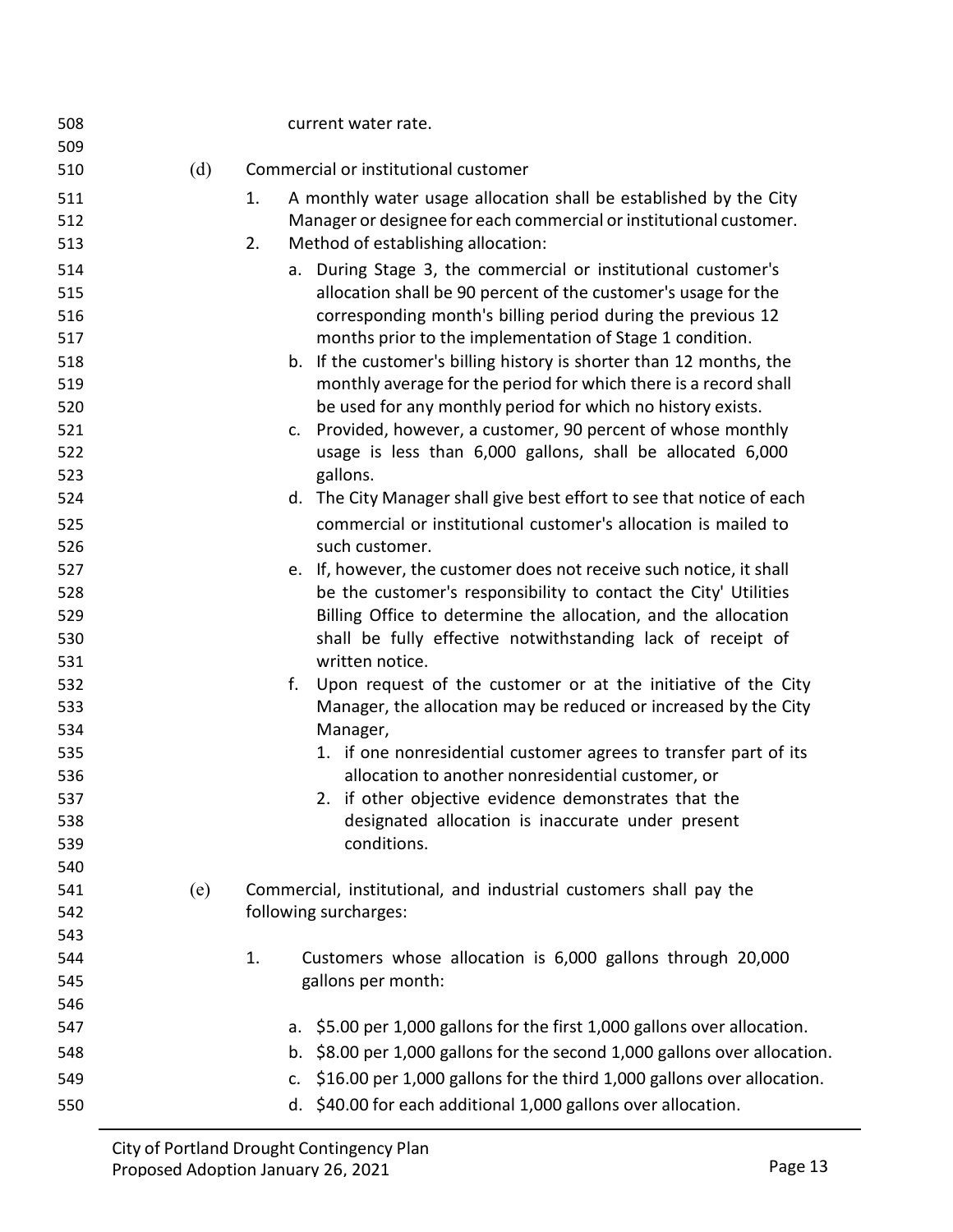| 551 |     |                                                                                  |
|-----|-----|----------------------------------------------------------------------------------|
| 552 |     |                                                                                  |
| 553 |     | 2.<br>Customers whose allocation is 21,000 gallons per month or more:            |
| 554 |     |                                                                                  |
| 555 |     | a. One times the block rate for each 1,000 gallons in excess                     |
| 556 |     | of the allocation up through 5 percent above allocation.                         |
| 557 |     | b. Three times the block rate for each 1,000 gallons from 5 percent              |
| 558 |     | through 10 percent above allocation.                                             |
| 559 |     | c. Five times the block rate for each 1,000 gallons from 10 percent              |
| 560 |     | through 15 percent above allocation.                                             |
| 561 |     | d. Ten times the block rate for each 1,000 gallons more than 15 percent          |
| 562 |     | above allocation.                                                                |
| 563 |     | e. The surcharges shall be cumulative.                                           |
| 564 |     | As used herein, "block rate" means the charge to the customer<br>f.              |
| 565 |     | per 1,000 gallons at the regular water rate schedule at the level                |
| 566 |     | of the customer's allocation.                                                    |
| 567 |     |                                                                                  |
| 568 | (f) | Nonresidential customer is billed from a master meter.                           |
| 569 |     |                                                                                  |
| 570 |     | 1.<br>When a nonresidential customer is billed from a master meter               |
| 571 |     | which jointly measures water to multiple residential dwelling units              |
| 572 |     | (for example: apartments, mobile homes), the customer may pass                   |
| 573 |     | along any surcharges assessed under this plan to the tenants or                  |
| 574 |     | occupants, provided that:                                                        |
| 575 |     | a. The customer notifies each tenant in writing:                                 |
| 576 |     | 1. That the surcharge will be passed along.                                      |
| 577 |     | 2. How the surcharge will be apportioned.                                        |
| 578 |     | 3. That the landlord must be notified immediately of any                         |
| 579 |     | plumbing leaks.                                                                  |
| 580 |     | 4. Methods to conserve water (which shall be obtained from the                   |
| 581 |     | City).                                                                           |
| 582 |     | b. The customer diligently maintains the plumbing system to prevent              |
| 583 |     | leaks.                                                                           |
| 584 |     | The customer installs water saving devices and measures (ideas<br>$\mathsf{C}$ . |
| 585 |     | for which are available from the City) to the extent reasonable                  |
| 586 |     | and practical under the circumstances.                                           |
| 587 |     |                                                                                  |
| 588 | (g) | Water service to the customer may be terminated under the following              |
| 589 |     | conditions:                                                                      |
| 590 |     | Monthly residential water usage exceeds allocation by 4,000<br>1.                |
| 591 |     | gallons or more two or more times (which need not be                             |
| 592 |     | consecutive months).                                                             |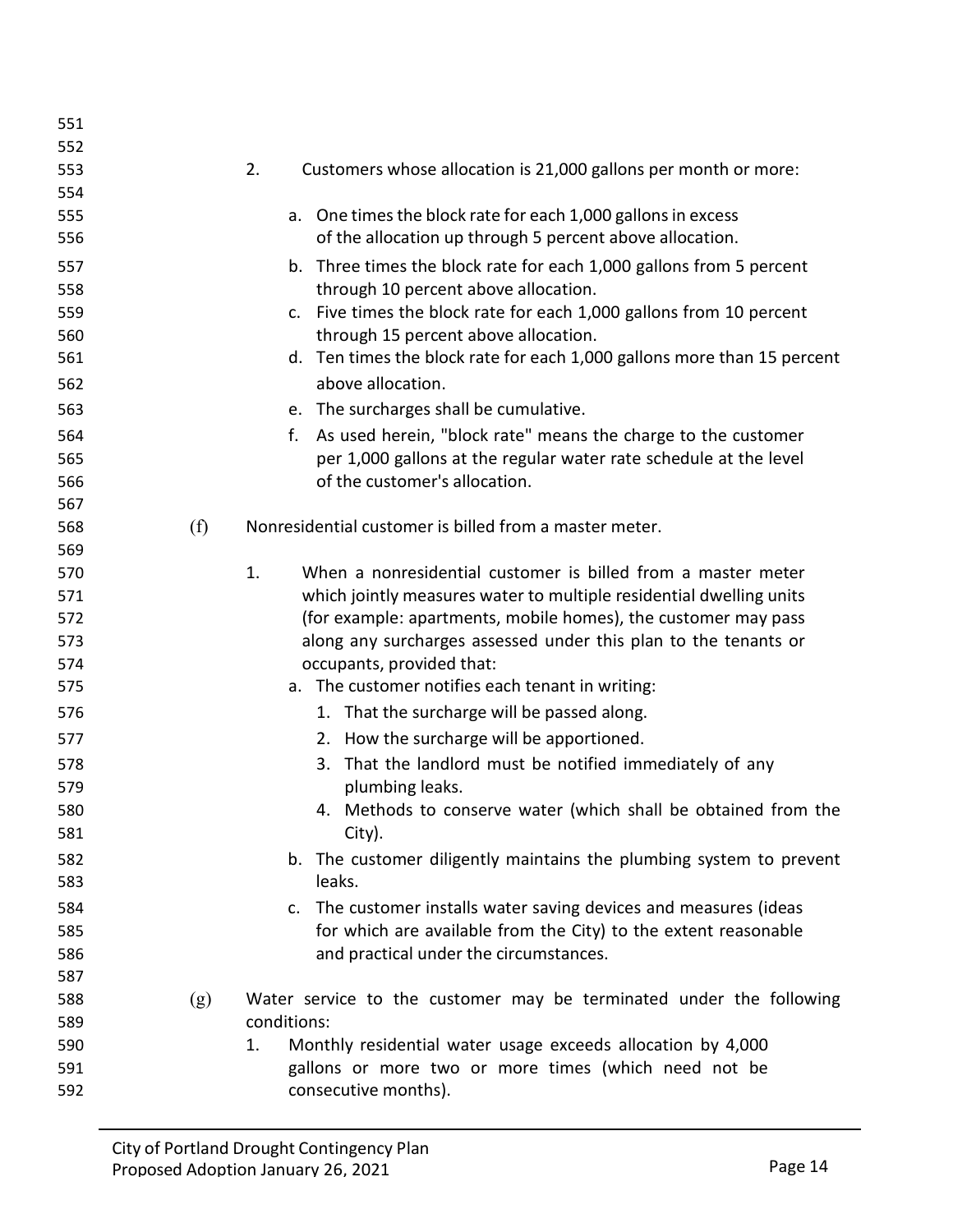| 593<br>594<br>595<br>596 |     | 2.<br>Monthly water usage on a master meter which jointly measures<br>water usage to multiple residential dwelling units exceeds allocation<br>by 4,000 gallons times the number of dwelling units or more two or<br>more times (which need not be consecutive months). |
|--------------------------|-----|-------------------------------------------------------------------------------------------------------------------------------------------------------------------------------------------------------------------------------------------------------------------------|
| 597<br>598<br>599<br>600 |     | 3.<br>Monthly nonresidential water usage for a customer whose allocation<br>is 6,000 gallons through 20,000 gallons exceeds its allocation by 7,000<br>gallons or more two or more times (which need not be consecutive<br>months).                                     |
| 601<br>602<br>603<br>604 |     | Monthly nonresidential water usage for a customer whose<br>4.<br>allocation is 21,000 gallons or more exceeds its allocation by 15<br>percent or more two or more times (which need not be consecutive<br>months).                                                      |
| 605<br>606<br>607<br>608 |     | 5.<br>For residential customers and nonresidential customers whose<br>allocation does not exceed 20,000 gallons, after the first<br>disconnection water service shall be restored upon request for a<br>fee of \$50.                                                    |
| 609<br>610               |     | 6.<br>For such customers, after the second disconnection, water service<br>shall be restored within 24 hours of the request for a fee of \$500.                                                                                                                         |
| 611                      |     | If water service is disconnected a third time for such customer, water<br>7.                                                                                                                                                                                            |
| 612                      |     | service shall not be restored until the City re-enters a level of water                                                                                                                                                                                                 |
| 613                      |     | conservation less than Stage 2. For master meter customers, the                                                                                                                                                                                                         |
| 614                      |     | service restoration fees shall be the same as above times the number                                                                                                                                                                                                    |
| 615                      |     | of dwelling units.                                                                                                                                                                                                                                                      |
| 616                      |     | 8.<br>For nonresidential customers whose allocation is 21,000 gallons per                                                                                                                                                                                               |
| 617                      |     | month or more:                                                                                                                                                                                                                                                          |
| 618                      |     | a. After the first disconnection, water service shall be restored upon                                                                                                                                                                                                  |
| 619                      |     | request for a fee in the amount of "X" in the following formula:                                                                                                                                                                                                        |
| 620                      |     |                                                                                                                                                                                                                                                                         |
| 621                      |     | $X = $50 x$ Customer's Allocation in gallons / 20,000 gallons                                                                                                                                                                                                           |
| 622                      |     |                                                                                                                                                                                                                                                                         |
| 623                      |     | b. After the second disconnection for said customers, water service                                                                                                                                                                                                     |
| 624                      |     | shall be restored within 24 hours of the request for a fee of 10<br>times "X".                                                                                                                                                                                          |
| 625<br>626               |     | c. If water service is disconnected a third time for such                                                                                                                                                                                                               |
| 627                      |     | customer, water service shall not be restored until the City re-                                                                                                                                                                                                        |
| 628                      |     | enters a level of water conservation less than Stage 2.                                                                                                                                                                                                                 |
| 629                      |     | d. The City Manager is directed to institute written guidelines for                                                                                                                                                                                                     |
| 630                      |     | disconnection of water service under this provision, which will                                                                                                                                                                                                         |
| 631                      |     | satisfy minimum due process requirements, if any.                                                                                                                                                                                                                       |
| 632                      |     |                                                                                                                                                                                                                                                                         |
| 633                      | (h) | It shall be a defense to imposition of a surcharge hereunder, or to                                                                                                                                                                                                     |
| 634                      |     | termination of service, that water used over allocation resulted from loss                                                                                                                                                                                              |
| 635                      |     | of water through no fault of the customer (for example, a major water                                                                                                                                                                                                   |
|                          |     |                                                                                                                                                                                                                                                                         |